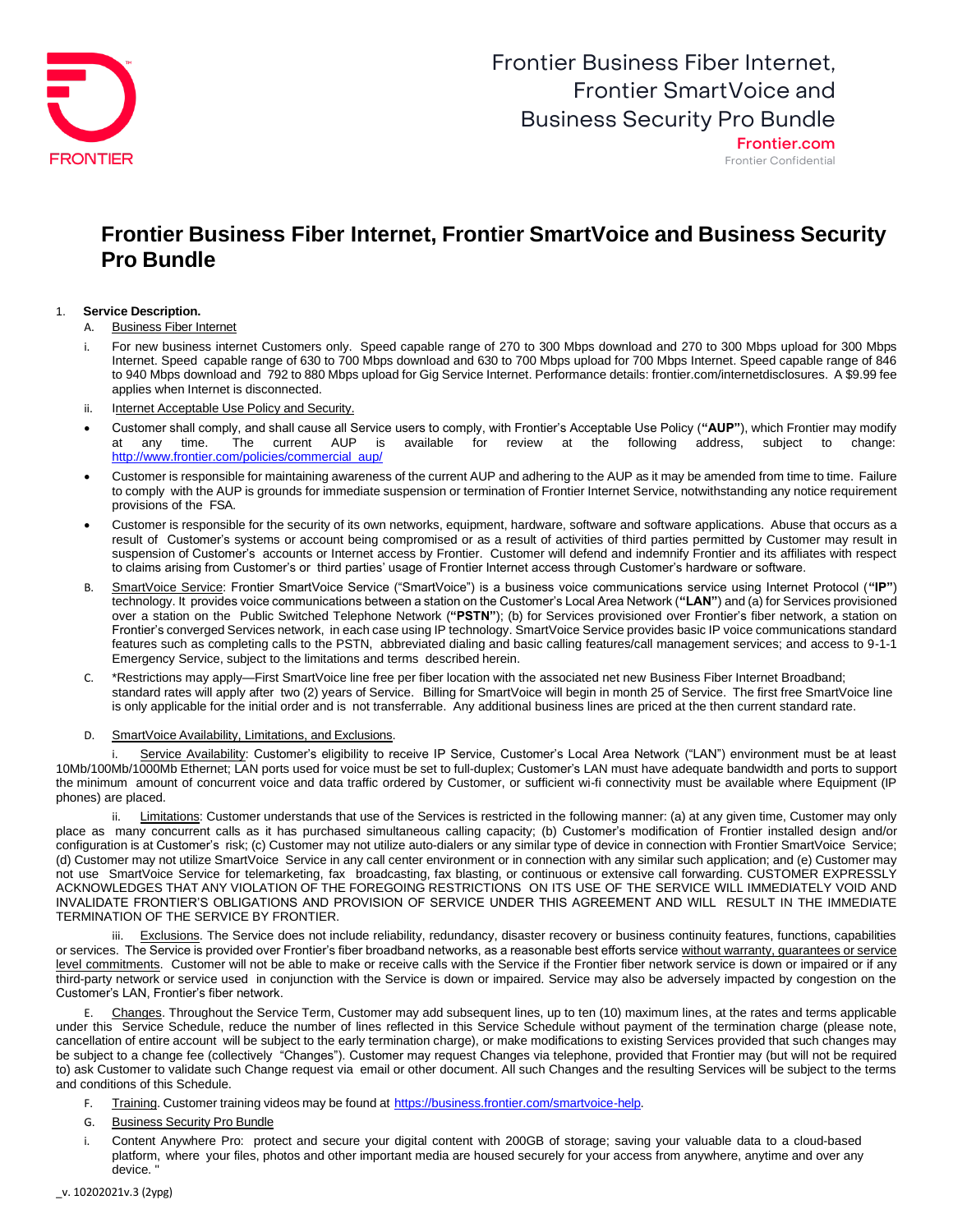

Frontier.com Frontier Confidential

- ii. Multi-Device Security Pro protect up to **35** devices, including PC, Mac, smartphone and tablets (running on iOS and Android platforms.
- iii. Billing will begin in month 25 of the Service Term.
- 2. **Service Term Renewal.** Notwithstanding Section 2 of the FSA, if neither party provides the other with written notice of its intent to terminate at least sixty (60) days prior to completion of the Service Term, the Service Term shall automatically renew for one-month periods and at the then applicable rate (excluding promotional rates) per Service type shown below:

| <b>Service</b>                               | Rate after the Service Term completed                                        |
|----------------------------------------------|------------------------------------------------------------------------------|
| <b>Business Fiber Internet Broadband</b>     | Existing rate of original Schedule Service Term                              |
| SmartVoice                                   | Then current SmartVoice Service rate of \$14.99                              |
| SmartVoice IP Phone/ATA Equipment            | Then current SmartVoice Equipment Service rate<br>Οf<br>\$5.00               |
| <b>Frontier Business Security Pro Bundle</b> | The current Frontier Business Security Pro<br>Bundle Service rate of \$12.00 |

### 3. Cancellation and Early termination Charges for Broadband, SmartVoice or and Frontier Business Security Pro Bundle

- A. Notwithstanding section 4 of the FSA, if Customer terminates the Broadband, SmartVoice or and Frontier Business Security Pro Bundle Service(s) for any
	- reason other than breach by Frontier or by Frontier due to Customer's breach, then Customer shall not pay Frontier a termination charge.
- B. In the event Frontier SmartVoice Equipment is not returned to Frontier after termination or expiration of this Schedule, Customer will be billed for and pay to Frontier \$100.00 for Frontier SmartVoice Equipment, except to the extent such failure is caused by the negligence or willful misconduct of Frontier or its agents.
- **4. Customer Obligations.** In addition to the other obligations of Customer contained within the FSA, Customer will be responsible for the following obligations:

Customer Facilities: Except as otherwise expressly stated herein, Customer is responsible for obtaining, installing, configuring and maintaining all equipment (including, but not limited to, SIP phones, and firewalls), software, wiring, power sources, telephone connections and/or communications services necessary for inter- connection with Frontier's network or otherwise for use in conjunction with IP Service ("Facilities"). Customer is responsible for ensuring that such Facilities are compatible with Frontier's requirements and that they continue to be compatible with subsequent revision levels of Frontier's Network relevant to the Services, and for meeting the minimum requirements outlined for SmartVoice Service at [www.frontier.com/terms.](http://www.frontier.com/terms)  Frontier is not responsible for the availability, capacity and/or condition of any Facilities not provided by Frontier. Customer is responsible for operation and configuration of its computer(s) and LAN/WAN. If Customer connects any Facilities to IP Service, Customer is solely responsible for any effects that arise from that connection and Customer waives any claims against Frontier relating to the performance of IP Service.

### B. Security:

i. Use of IP Service, like other network-based services, carries certain security risks to the systems and networks of Customer, Frontier, and third parties, including but not limited to: misuse; unauthorized access; alterations; theft; destruction; corruption; and attacks ("Occurrences"). Customer shall, at its own expense, take security measures including but not limited to use of firewalls, passwords, access restrictions, encryption, policies, and physical access restrictions ("Security Measures") to protect from Occurrences all IP traffic, Facilities and other equipment, software, data and systems located on Customer's premises or otherwise in Customer's control and used in connection with IP Service, whether owned by Customer, Frontier, or Frontier's subcontractors. CUSTOMER AGREES THAT FRONTIER IS NOT LIABLE, IN CONTRACT, TORT, OR ON ANY OTHER BASIS, FOR ANY LOSS RESULTING FROM ANY OCCURRENCES OR USE OF FRONTIER'S NETWORK, IP TRAFFIC, FACILITIES OR OTHER EQUIPMENT, SOFTWARE, DATA AND SYSTEMS. CUSTOMER IS RESPONSIBLE FOR ALL SECURITY MEASURES, EVEN IF CUSTOMER USES A THIRD PARTY OR FRONTIER TO CONFIGURE AND IMPLEMENT THEM.

ii. Customer shall properly use any equipment or software, and all pass codes, personal identification numbers (**"PINs"**) or other access capability obtained from Frontier or an affiliate or vendor of Frontier and shall surrender the equipment and software in good working order to Frontier at a place specified by Frontier and terminate all use of any access capability upon termination or expiration of this Schedule. Customer shall be responsible for all uses of PINs, pass codes or other access capability during or after the term hereof. Customer's use of any software component of the Service is limited to use with the Service, subject to and in strict compliance with the end user license agreement embedded in the software. Title and all other rights to the software shall remain at all times with Frontier or its suppliers. Customer is responsible for all costs and procedures associated with fraud, such as subscription fraud, cloning fraud, fraud associated with the use of the Service, hacking, or usage on lost or stolen devices that Customer has failed to notify Frontier should be deactivated.

iii. Customer is solely responsible for the security of its own networks, equipment, hardware, software and software applications, including security features for protection against unauthorized or fraudulent use of the Equipment or the Service. Customer is solely responsible for ensuring that all of Customer's data files are adequately duplicated and documented at all times. Frontier and its contractors are not responsible or liable for data loss for any reason. Abuse that occurs as a result of Customer's systems or account being compromised or as a result of activities of third parties permitted by Customer may result in suspension of Customer's accounts or Internet access by Frontier. Customer will defend and indemnify Frontier and its affiliates with respect to claims arising from Customer's or third parties' usage of the SmartVoice or Frontier Internet access through Customer's hardware or software.

iv. Frontier disclaims any express or implied warranty or condition that the Services prevent toll fraud, unauthorized access, loss or **theft of electronic data, or invasion of privacy (collectively, "fraudulent activity"). Frontier shall have no liability to Customer in the event of such fraudulent activity.**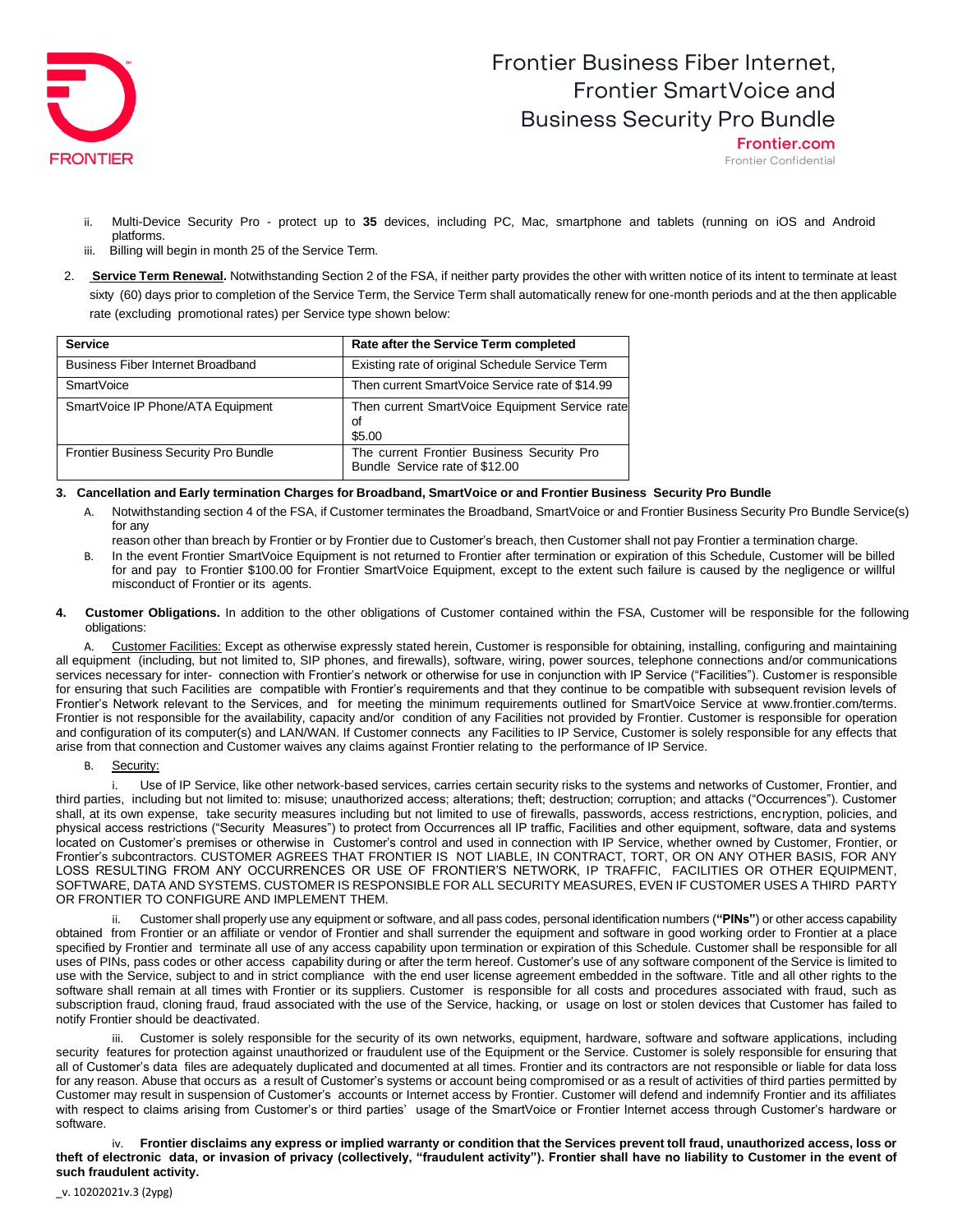

Frontier.com Frontier Confidential

C. Acceptable and Fair Use. Customer shall comply, and shall cause all Service users to comply, with Frontier's **Acceptable Use Policy** (**"AUP"**) and the **SmartVoice Fair Use Policy** ("**FAFUP**"), each as may be modified by Frontier from time to time. The current AUP and FAFUP are available for review at the following address, subject to change: <http://www.frontier.com/policies>**. Customer is responsible for maintaining awareness of and adhering to the AUP and FAFUP as amended from time to time.** Failure to comply with the AUP or FAFUP is justification for immediate suspension or termination of the Service, notwithstanding any notice requirement which may otherwise be outlined in the FSA.

D. Emergency 911 Service.

Customer agrees to and acknowledges Customer's responsibility to (a) identify one or more individuals to whom email and / or **phone notification will be provided (the "Point(s) of Contact") in the event of a 911 call, (b) enter the contact information for each such Point(s) of Contact in the Administrator Com Portal and (c) read, review and utilize the instructions in this regard available at** [https://business.frontier.com/smartvoice-911.](https://nam02.safelinks.protection.outlook.com/?url=https%3A%2F%2Fbusiness.frontier.com%2Fsmartvoice%2F911&data=04%7C01%7CDanielle.Evirgen%40ftr.com%7Cb8107e7ac24f46b30f8d08d995912f6a%7C5fe198e9aa7c45d29da74fbbeb5d542e%7C0%7C0%7C637705273055993129%7CUnknown%7CTWFpbGZsb3d8eyJWIjoiMC4wLjAwMDAiLCJQIjoiV2luMzIiLCJBTiI6Ik1haWwiLCJXVCI6Mn0%3D%7C1000&sdata=ePZSl48gcqMzDXTwMG0e8Uu%2Fim7%2BnrYqnkahsvWMvPY%3D&reserved=0)

ii. Customer acknowledges that IP phones and Softphones are portable and may be used at the Service Location or elsewhere. **IF THE IP**  PHONE OR SOFTPHONE IS MOVED, CUSTOMER MUST CALL FRONTIER AT 855-438-7273 TO REGISTER THE PHONE'S NEW LOCATION FOR **EMERGENCY CALLING PURPOSES.** There are additional charges for each new location that Customer would like to register phones. These locations must be ordered in advance, in order to properly register the

phones' new location. If the new locations are not ordered in advance, 911 calls will not be delivered to the correct Public Safety Answering Point **("PSAP") until the**

**new location is ordered, configured in the system, and the phone properly registered to the new location.**

Customer shall notify and inform each user that (a) 911 calls may not be delivered to the correct PSAP in some locations and that delays may occur in making a new location available through the PSAP's database; (b) 911 calls will be misdirected if the IP phone or Softphone is moved without registering its new location and that in such case if it becomes necessary for the user to seek assistance by using E-911 Service, any such call from an IP phone will identify such user's location as being at the prior location, and will be directed to the E-911 PSAP associated with the prior location, and not where the user is physically located, and (c) the IP phones cannot be used for any calls, including emergency calls, if the broadband connection used by the phone fails, or if electrical power is not available to power the phone. **IN ADDITION, CUSTOMER IS RESPONSIBLE FOR ENSURING THAT ANY WARNING LABELS PROVIDED BY FRONTIER OUTLINING THE LIMITATIONS OF 911 SERVICES OVER IP PHONES ARE PLACED ON AND/OR NEAR THE EQUIPMENT USED IN CONJUNCTION WITH THE IP PHONE SERVICE.**

iv. Customer is advised that the operation of e-911 requires accurate information be provided by Customer to Frontier for storage in Frontier's database, which Customer is solely responsible for updating. Further, Customer acknowledges and agrees that e-911 service will not be available, and Frontier assumes no liability:

(a) if there is a power failure or some other type of failure of the equipment installed at the Service Location; (b) if there is a failure or congestion of the access connection (such as fiber broadband connection) or associated equipment provided to connect the Service Location to the VOIP service network; (c) if there is a failure or congestion of the VOIP network providing Customer's VOIP service, the public switched telephone network (pstn), the 911 service provider's network or the emergency services network; (d) if Customer is using the Services outside of the United States; (e) if Customer has moved the VOIP device, delayed in providing or failed to provide accurate location information to Frontier, or the information provided has not yet been updated by or is inaccurate; (f) if the Services have been disconnected or suspended for non-payment or any other reason; (g) for those circumstances under which 911 service may be limited to traditional 911 service rather than enhanced 911 (or 'e-911'). With e-911 the Customer address and callback information is automatically provided to the emergency services systems; or (h) failure of emergency services under certain circumstances, including but not limited to, those circumstances in which Customer is using call forwarding, call redirection or blocking services, and/or when the emergency callback number is configured to ring a phone at a different location than the Customer's VOIP device. If e-911 service is not available in Customer's area or at the time of the 911 call, then, the system may default to traditional 911 service and the Customer may be required to verbally inform the 911 call taker or emergency responder of their address and phone number.

v. 911 service is offered solely as an aid in contacting an appropriate PSAP in connection with fire, police and other emergencies. **FRONTIER IS NOT RESPONSIBLE FOR ANY LOSSES, CLAIMS, DEMANDS, SUITS OR ANY LIABILITY WHATSOEVER, WHETHER SUFFERED, MADE,** INSTITUTED OR ASSERTED BY CUSTOMER OR BY ANY OTHER PARTY OR PERSON FOR ANY PERSONAL INJURY TO OR DEATH OF ANY **PERSON OR PERSONS, AND FOR ANY LOSS, DAMAGE OR DESTRUCTION OF ANY PROPERTY, WHETHER OWNED BY CUSTOMER OR OTHERS, CAUSED OR CLAIMED TO HAVE BEEN CAUSED BY: (a) MISTAKES, OMISSIONS, INTERRUPTIONS, DELAYS, ERRORS OR OTHER DEFECTS IN THE PROVISION OF EMERGENCY 911 SERVICE, OR (b) INSTALLATION, OPERATION, FAILURE TO OPERATE, MAINTENANCE, REMOVAL, PRESENCE, CONDITION, LOCATION OR USE OF ANY EQUIPMENT AND FACILITIES FURNISHING THIS SERVICE, OR (c) CUSTOMER'S FAILURE TO NOTIFY FRONTIER WHEN A PHONE IS MOVED IN A TIMELY MANNER.**

vi. **FRONTIER IS NOT RESPONSIBLE FOR ANY INFRINGEMENT OR INVASION OF THE RIGHT OF PRIVACY OF ANY PERSON OR PERSONS, CAUSED OR CLAIMED TO HAVE BEEN CAUSED, DIRECTLY OR INDIRECTLY, BY THE INSTALLATION, OPERATION, FAILURE TO OPERATE, MAINTENANCE, REMOVAL, PRESENCE, CONDITION, OCCASION OR USE OF EMERGENCY 911 SERVICE AND THE EQUIPMENT ASSOCIATED THEREWITH, OR BY ANY SERVICES FURNISHED BY FRONTIER INCLUDING, BUT NOT LIMITED TO, THE IDENTIFICATION OF THE TELEPHONE NUMBER, ADDRESS OR NAME ASSOCIATED WITH THE PHONE USED BY THE PARTY OR PARTIES ACCESSING EMERGENCY 911 SERVICE, AND WHICH ARISE OUT OF THE NEGLIGENCE OR OTHER WRONGFUL ACT OF FRONTIER, CUSTOMER, ITS SERVICE USERS, AGENCIES OR MUNICIPALITIES, OR THE EMPLOYEES OR AGENTS OF ANY ONE OF THEM.**

Customer specifically acknowledges receipt of and understanding of these limitations on emergency calling capabilities. Customer shall defend, indemnify and hold harmless Frontier from any loss, cost, expense or liability arising from or in any way related to **Customer's failure to provide the required notices, or otherwise related to any use of E-911 Services, not caused by the negligence or willful misconduct of Frontier.**

#### **Supplemental Terms for UCaaS and SmartVoice Rental Terms and Conditions**

\_v. 10202021v.3 (2ypg) **1. Rental Term** The term of the rental as to Equipment designated above shall begin on the Installation Date in accordance with the Schedule and shall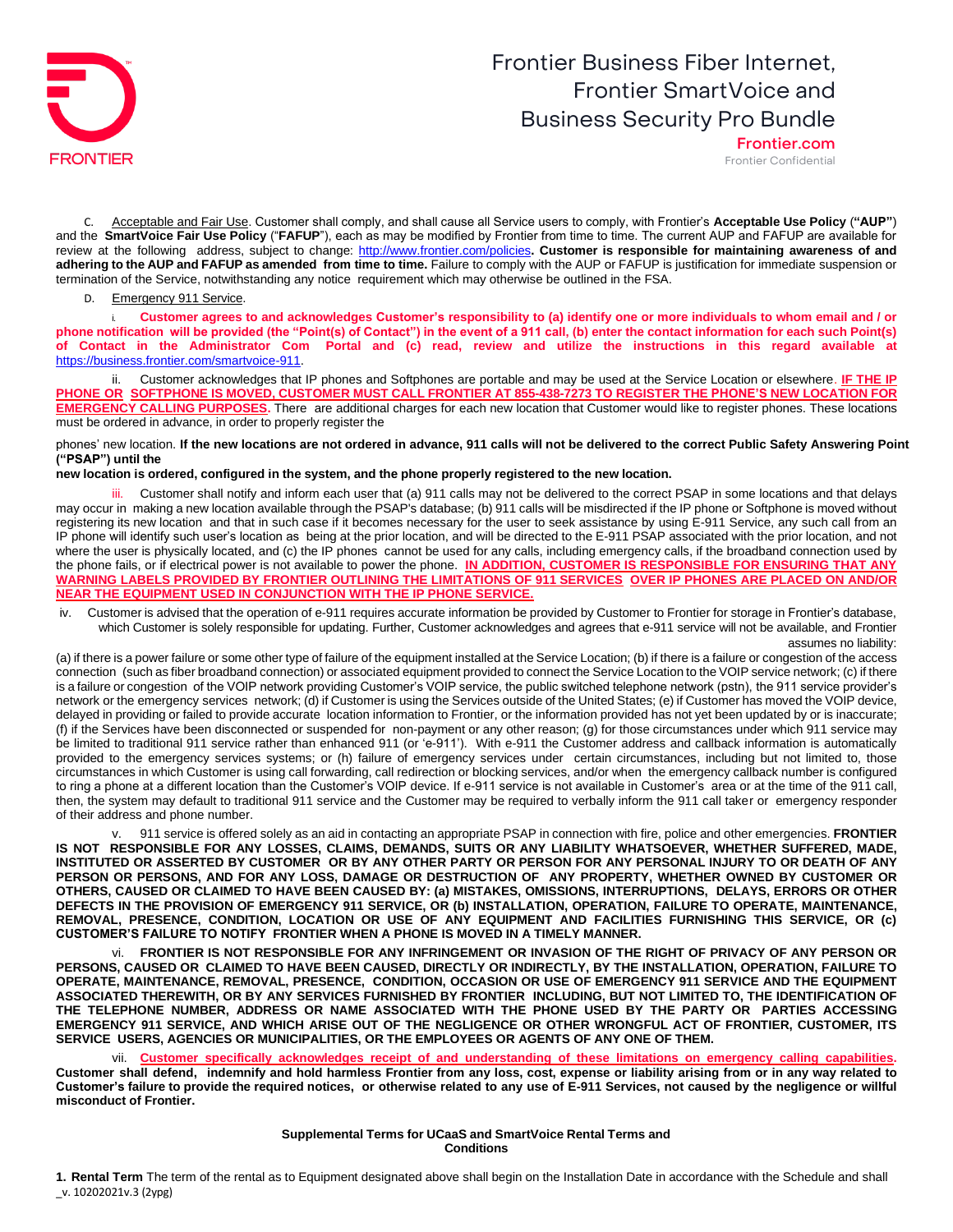

Frontier.com Frontier Confidential

continue for a one-month period (the "Initial Rental Term"). Except as otherwise provided in the Schedule or any amendment thereto, Customer or Frontier may terminate the rental at the expiration of the Initial Rental Term by giving the other at least thirty (30) day's prior written notice of termination. If neither party gives such notice, then the term shall automatically be extended on the same rental terms for successive periods of one (1) month until terminated by either Customer or Frontier giving the other at least thirty (30) days' written notice of termination.

2. **Rental payments.** The monthly rental payments for each item of Equipment (the "MRC Rental Payments") are set forth above.

3. **Payment of taxes.** Customer shall also pay all taxes, however designated, which are levied or based on the rental, the Equipment use, rental, operation, control or value, including, without limitation, personal property taxes, state and local privilege or excise taxes based on gross revenue, and any penalties or interest in connection therewith, or taxes or amounts in lieu thereof paid or payable by Frontier or Customer in respect of the foregoing, but excluding taxes based on Frontier's net income. Charges for taxes, penalties and interest, if any, shall be promptly paid by Customer. In the event Customer defaults in the payment of any such tax, Frontier may pay such tax and shall be promptly reimbursed by Customer, with interest (plus attorneys' fees and costs if any) as additional rent.

4. **Limitations of Liability** FRONTIER HAS NOT MADE AND MAKES NO, AND HEREBY EXPRESSLY DISCLAIMS ANY REPRESENTATION OR EXPRESS OR IMPLIED WARRANTY WHATSOEVER HEREUNDER, INCLUDING ANY WARRANTY OF MERCHANTABILITY, FITNESS FOR ANY PURPOSE, OR OTHERWISE, REGARDING THE EQUIPMENT OR ANY PART OR THE DESIGN, QUALITY, OPERATION OR CONDITION THEREOF OR WITH RESPECT TO PATENT INFRINGEMENT OR THE LIKE.

#### 5. **Risk of Loss.**

**A.** Frontier shall not be responsible for, nor shall the MRC Rental Payments or other sums due hereunder abate for any reason, including, but not limited to, any interruption in or loss of the service or use of the Equipment or any part thereof, or any loss or damage caused thereby, or by error in programming or instruction to the Equipment, latent defect, wear and tear, or gradual deterioration of the Equipment or any part thereof.

**B.** Customer assumes and shall bear the entire risk of partial or complete loss, theft, damage, destruction or other interruption or termination of use of the Equipment from any cause whatsoever, from the date of delivery of the Equipment to Customer until the Equipment is returned to and received by Frontier.

C. During the term of the rental, and until the Equipment is redelivered to Frontier, Customer shall be liable for the prompt repair of the Equipment at its sole expense. If the Equipment or any portion thereof is lost, stolen, destroyed or damaged beyond repair, Customer, at its option, will (i) continue to make the MRC Rental Payments, and, at Customer's sole expense, replace the Equipment with equipment of identical manufacture and equal or greater capacity, utility and residual value to that of the Equipment replaced (in which case Customer will transfer title to the replacement Equipment to the Frontier free of all liens, claims and encumbrances), or (ii) pay Frontier on the next Monthly Rental Payment date following the loss, theft, damage or destruction of the Equipment an amount equal to the replacement value or the minimum casualty value, whichever is greater, attached to the applicable Equipment Schedule for such Equipment in effect on the date of the loss, theft, damage or destruction thereof and all rent accrued on such Equipment up to the date of payment and all other amounts then due in connection with such Equipment. Upon such payment, the Equipment Schedule, or portion thereof, as applicable, will terminate with respect to the Equipment so paid for, and Frontier will transfer full ownership and title to such Equipment to Customer, free of liens, claims and encumbrances created by Frontier

6. **Insurance and Indemnity**. Customer shall at all times during the term of the rental, at its own expense, maintain: (A) all-risk property damage insurance covering the Equipment in an amount not less than the greater of (i) the replacement value of the Equipment, or (ii) the minimum casualty value of such Equipment as set forth in the Equipment Schedule, and (B) public liability coverage in such amounts, and with such companies as are in general usage by companies owning or operating similar property and engaged in a business similar to Customer's. The insurance required by this Section may be obtained by Customer by endorsement on any blanket insurance policies maintained by Customer or its parent. All insurance so maintained shall provide for a thirty-day (30) prior written notice to Frontier of any cancellation or reduction of coverages and an option in favor of Frontier to prevent cancellation by payment of premiums, which shall promptly be repaid by Customer, and further shall provide that all insurance proceeds shall be payable to the Customer and Frontier. Frontier shall be named as loss payee and additional insured on all public liability insurance policies so maintained. Customer shall furnish to Frontier copies of such insurance policies and satisfactory insurance certificates on or before the Installation Date. Customer's above obligation shall commence on the date of delivery of the Equipment and shall continue until the Initial Rental Term (or any extension or renewal thereof) of each Schedule expires and the Equipment is returned to Frontier. By this Section, Frontier does not modify or limit any provision of this rental relating to disclaimer of warranties and liability, or indemnity.

Customer assumes all risk and liabilities, whether or not covered by insurance, and shall indemnify and hold Frontier harmless of and from any liability, claim, loss, damage or expense (including reasonable attorneys' fees) for injuries or deaths of persons and for damage to property, to the extent caused by , operation or storage of the Equipment, whether such injury or death to person be of agents or employees of Customer or be of third persons and whether such damage to property be of Customer, or to property of others.

#### **7. RETURN OF EQUIPMENT:**

Unless otherwise agreed to by Frontier in writing, Customer shall throughout the term of this Rental maintain the Equipment in good working order and appearance. Upon termination of the rental, Customer, at its sole expense, shall return the Equipment, together with manufacturer's certificate of authenticity, if provided, to Frontier, or to such other location within the Continental U.S. designated by Frontier in good condition and repair excepting only reasonable wear and tear.

Customer shall pack the Equipment to be so returned in accordance with the manufacturer's guidelines. In the event Frontier SmartVoice Equipment is not returned to Frontier after termination or expiration of this Schedule, Customer will be billed for and pay to Frontier \$100.00 for Frontier SmartVoice Equipment, except to the extent such failure is caused by the negligence or willful misconduct of Frontier or its agents.

\_v. 10202021v.3 (2ypg) If Customer fails to return the Equipment in accordance with the preceding paragraph upon the expiration of the Initial Rental Term or any extension thereof, Customer shall be obligated to pay to Frontier per diem rent until the Equipment is returned in addition to all other remedies available to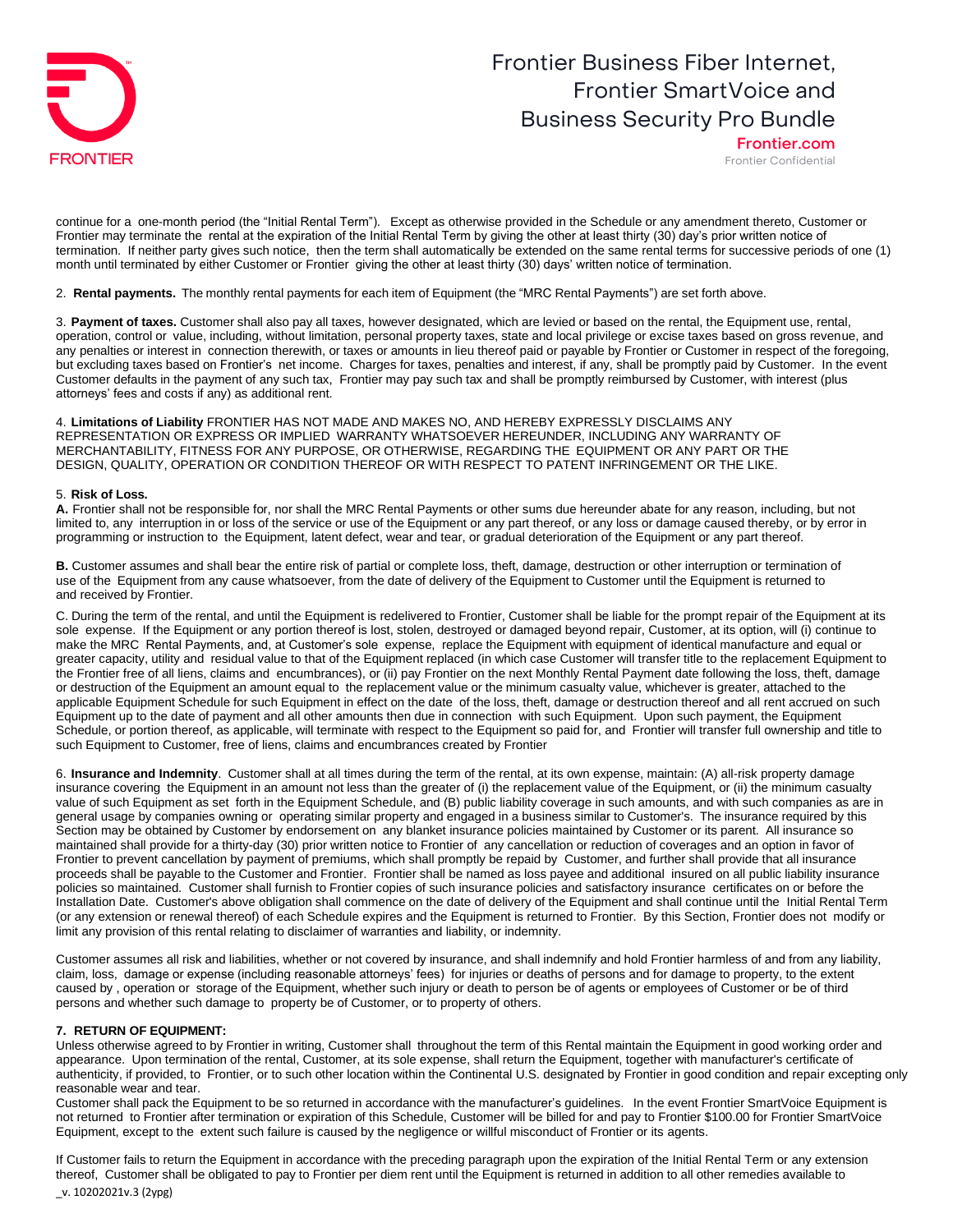

Frontier.com Frontier Confidential

Frontier described in Section 8. (Remedies).

#### 8. **ALTERATION AND ATTACHMENTS:**

Customer shall not make any such alteration that would create a safety hazard, impair or reduce the performance of the Equipment. If the alterations or attachments interfere with the normal or satisfactory maintenance, operation or insurability of the Equipment, or any part thereof, in such manner as to materially decrease the value of the Equipment, or create a safety hazard, Customer will, upon written notice from Frontier to that effect, promptly remove the alterations or attachments and restore the Equipment to its normal condition. In the case of increased cost of maintenance and insurance, or either, due to Customer's alterations or attachments permitted herein, Customer shall pay such increase. Notwithstanding the preceding, the Customer is still required to comply with provisions in Section (maintenance). herein.

#### 9. **ASSIGNMENTS:**

Customer may not assign the rental or any of Customer's rights hereunder or sublease any Equipment or its use without the prior written consent of Frontier or any such assignment or sublease shall be void**.** Any permitted sublessee or assignee of Customer must execute an assumption of this rental in form and substance acceptable to Frontier, but no sublease or assignment shall relieve Customer of any of its obligations or liabilities under this rental.

#### **6. INSTALLATION:**

The Equipment is to be installed at the location indicated on the Schedule. All installation charges shall be paid by Customer unless indicated otherwise on this Schedule.

**7. Default.** Any one of the following events shall constitute an "Event of Default" hereunder: (a) Customer shall fail to pay when due any installment of rent or other amount due hereunder; (b) Customer shall fail to observe or perform any other agreement to be observed or performed by Customer hereunder; (c) Customer, any guarantor of the rental, or any partner of Customer if Customer is a partnership shall cease doing business as a going concern or make an assignment for the benefit of creditors; (d) Customer, any guarantor of the rental, or any partner of Customer if Customer is a partnership shall voluntarily file, take any action to authorize the filing, or have filed against it involuntarily, a petition for liquidation, reorganization, adjustment of debt or similar relief under the federal or state bankruptcy or insolvency law; (e) a trustee, receiver, or liquidator be appointed for Customer, any guarantor of the rental, or for all or a substantial part of the assets of Customer or any guarantor; (f) any individual Customer or individual guarantor of the rental, or partner of Customer if Customer is a partnership, shall die; (g) an event of default shall occur under any other obligation Customer or any guarantor of the rental owes to Frontier; (h) an event of default by Customer shall occur under any agreement involving Customer's or a guarantor's indebtedness to a lender for borrowed money; or (i) Customer shall have terminated its corporate existence, consolidated with, merged into, or conveyed or leased substantially all of its assets as an entity to any person unless:(i) such person executes and delivers to Frontier an agreement satisfactory in form and substance to Frontier, in its sole discretion, containing such person's effective assumption and its agreement to pay, perform, comply with and otherwise be liable for all of Customer's obligations having previously arisen, or then or thereafter arising, under the rental together with any documents, Agreements investments, certificates, opinions and filings by Frontier; and (ii) Frontier (and any Assignee) is satisfied as to the creditworthiness of such person.

**8. Remedies.** Upon the occurrence of an Event of Default and at any time thereafter, Frontier may exercise from time to time any one or more of the following remedies: (a) terminate this rental as to any portion or all of the Equipment; (b) take immediate possession of any or all of the Equipment; wherever situated, and for such purpose enter upon any premises (without a requirement to post bond in any legal proceeding); (c) hold, use, rent, lease, sell or otherwise dispose of any or all of the Equipment in such manner as Frontier in its sole discretion may decide. With respect to any exercise of its rights to recover and/or dispose of any Equipment, Customer acknowledges and agrees that Frontier shall have no obligation, subject to the requirements of commercial reasonableness, to clean up or otherwise prepare the Equipment for disposition; (d) accelerate the due date of all remaining rent payments due hereunder for the entire remaining Initial Rental Term of this rental or any amendment thereto, including any renewal term then in effect, whereupon said amounts shall be immediately due and payable; (e) recover the sum of:

(i) any accrued and unpaid rent, plus (ii) the present value of all future rentals reserved in this rental and contracted to be paid over the unexpired Initial Rental Term of this rental (or any renewal period then in effect), discounted at the rate of four percent (4%) per annum; plus (iii) the anticipated residual value of the Equipment as of the expiration of this rental or any renewal thereof discounted at the rate of four percent (4%) per annum, (iv) any indemnity payment, if then determinable; (v) all reasonable costs and expenses incurred by Frontier in any repossession, recovery, storage, repair, sale, re-rental, re-lease or other disposition of the Equipment, including but not limited to costs of transportation, possession, storage, refurbishing, advertising and broker's fees together with all attorney's fees and cost incurred in connection therewith or otherwise resulting from Customer's default (including any incurred at trial, on appeal or any other proceeding) of the foregoing at the rate of one and one-half (1½%) per month ("default interest") (f) expend such monies as Frontier deems appropriate to cure or mitigate the effect of the Event of Default, or to protect the Frontier's interest in the Equipment and this rental, with all such sums to be immediately reimbursed to Frontier by Customer; (g) setoff Customer's security deposit or any other property of Customer held by Frontier against any amount owed by Customer to Frontier; and (h) exercise any other remedy permitted by law, equity or any other agreements with Customer or any guarantor of this rental. No remedy given in this paragraph is intended to be exclusive and each shall be cumulative. No express or implied waiver by Frontier of any Event of Default shall constitute a waiver of any subsequent Event of Default.

\_v. 10202021v.3 (2ypg) **9. Representation and Warranties By Customer.** Customer represents and warrants to Frontier that: (a) the rental constitutes the Customer's legal, valid and binding obligation and is enforceable against Customer in accordance with its terms; (b) Customer's entry into and performance under the rental will not result in any breach, default or violation under Customer's charter documents (articles of incorporation and bylaws in the case of a corporation or partnership agreement in the case of a partnership or articles of organization and operating agreement in the case of a limited liability Frontier) or any other agreement to which Customer is a party or to which it or its property is subject; (c) there are no suits or proceedings pending or threatened before any court, government agency or arbitrator which, if determined adversely to Customer, would have a material adverse effect on its financial condition or ability to perform its obligations under the rental; (d) that any financial statements or other information which Customer has furnished Frontier concerning the business or condition of Customer was true, correct and complete at the time furnished or as of the date of such financial statements and (e) unless otherwise agreed in writing, the Equipment shall remain personal property of Frontier. The Equipment is removable from and is not essential to the premises upon which it is located regardless of its attachment to realty, and Customer agrees to take such action at its expense as may be necessary to prevent any third party from acquiring any interest in the Equipment as a result of its attachment to realty with respect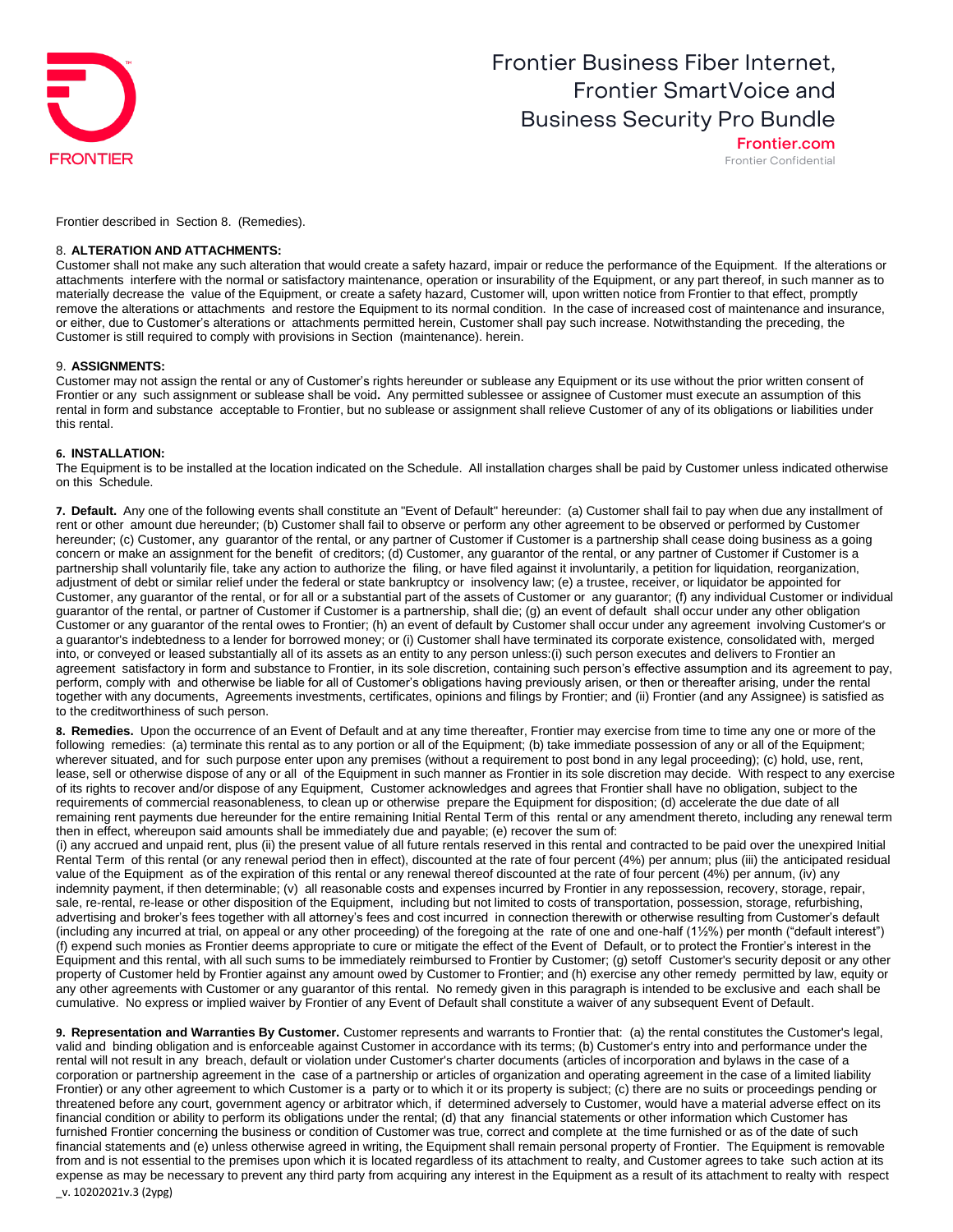

Frontier.com Frontier Confidential

to all of the Equipment leased hereto.

#### **10. General.**

**A.** The Equipment remains the personal property of Frontier and may be removed at any time, without notice, after termination of the rental. **B.** At Frontier's request, Customer shall affix to the Equipment and each unit or element thereof, in a prominent place, appropriate tags, decals, or plates stating that the Equipment is owned by Frontier, and Customer shall not cause or permit any such tags, decals, or plates to be removed, defaced or covered in any way.

**This Schedule is not effective and pricing, dates and terms are subject to change until signed by both parties.** This Schedule and any of the provisions hereof may not be modified in any manner except by mutual written agreement. The above rates do not include any taxes, fees or surcharges applicable to the Service. This Schedule, the documents incorporated herein by reference, and all terms and conditions of the FSA comprise the entire agreement between the parties with respect to the Services described herein, and supersede any and all prior or contemporaneous agreements, representations, statements, negotiations, and undertakings written or oral with respect to the subject matter hereof.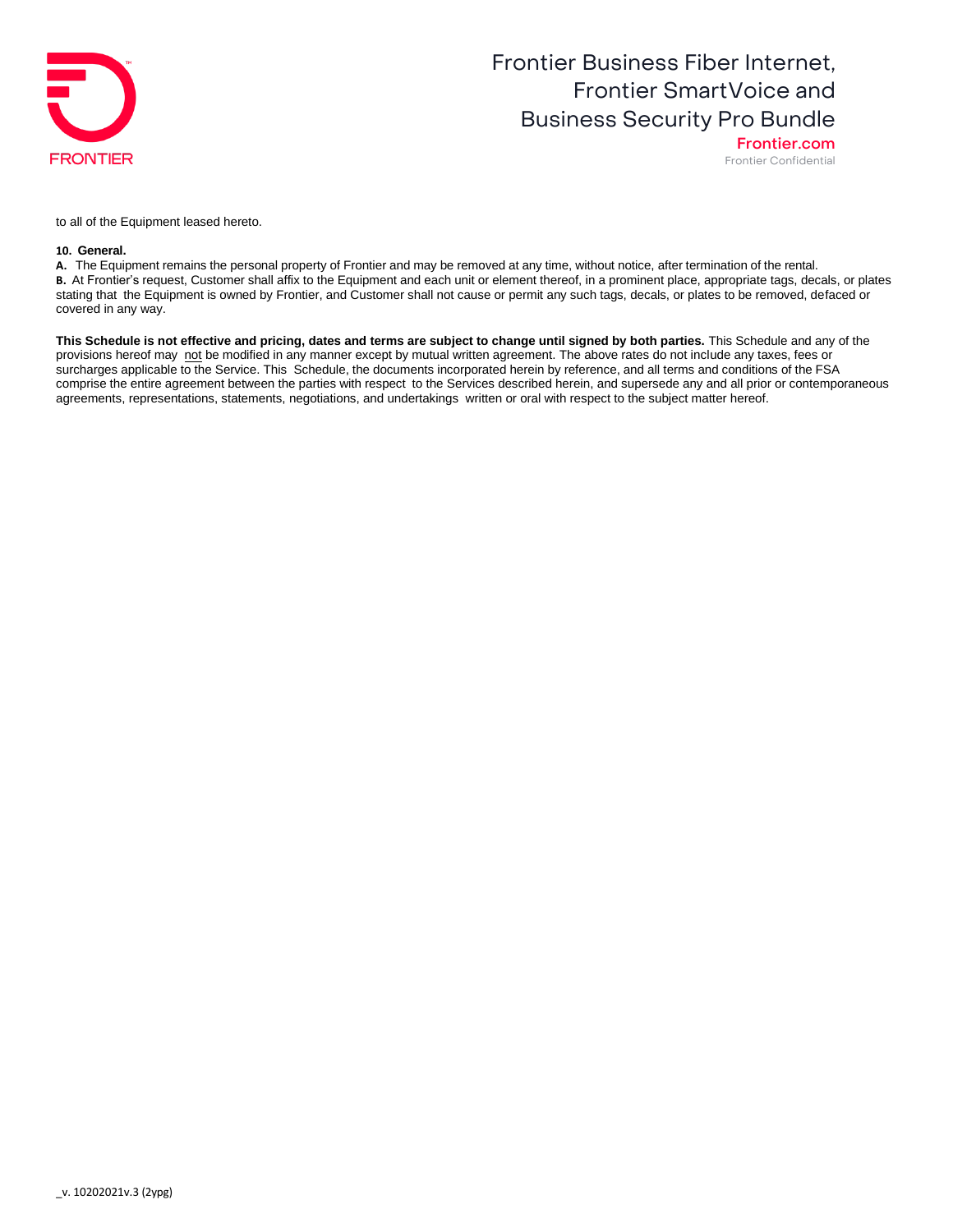

Frontier.com Frontier Confidential

### **Attachment 1 Scope of Work Installation Services**

#### **1. Overview.**

- a. This Scope of Work ("SOW") outlines the services and deliverables Frontier will provide as part of the Installation Services. In addition, this SOW outlines the roles and responsibilities of Frontier and Customer with respect to the Installation Services, and the key dependencies upon which this SOW is based.
- b. During the installation process, Frontier will work closely with Customer on a consultative basis to ensure the successful completion of this SOW. **This SOW outlines all services and deliverables covered by the compensation outlined in the Schedule.** Any requested changes or additions to this SOW may only be accommodated according to the change management process outlined in Section 7 of the Schedule.
- c. The services and deliverables described in this SOW are designed to properly configure the Equipment according to manufacturer specifications. In addition, all work performed by Frontier pursuant to this SOW will comply with manufacturer-recommended installation procedures.
- d. The work described under this SOW will begin on a date mutually agreeable to Customer and Frontier. The start date will be determined following full execution of both the Schedule incorporating this SOW and the underlying Frontier Service Agreement.
- **2. Key Assumptions.** This SOW and related pricing are based on the following key assumptions. If these assumptions are not met, changes in project scope, pricing and/or schedule may be required in order to satisfy project objectives.
	- a. Hours. All work will be performed during normal business hours (8:00am 5:00pm local time, excluding holidays).
	- b. Installation. Customer is responsible for providing and configuring all routers, switches, and servers necessary for installation of the Equipment. Frontier is not responsible for anything outside the scope of this SOW, unless outlined in a mutually agreed Change Order to this SOW.
	- c. Wiring. Wiring is in place, easily accessible, in proper working order, properly identified on both ends and within reach of the provided 2m patch cord for IP devices or the provided 12' line cord for digital devices of the set location is to be placed for this installation. Unless otherwise specifically agreed in Section 6 or a Change Order, installation and/or repair of wiring is not included in this SOW.
	- d. Yealink T53W Ip phones have Wi-Fi capability in the event there is not CAT5 or higher available, does require adequate Wi-Fi bandwidth availability where the IP phone will be placed.
	- e. Standards. All routers and switches supporting a VoIP System must meet industry standards for Quality of Service (QOS).
	- f. Installation Site. Customer will ensure that the installation site is prepared for and compatible with the installation services and operation of the Equipment, including but not limited to the following:
	- g. Scheduling. Frontier resources will be assigned and scheduled based on availability. An initial project meeting will be held with the Frontier implementation team and Customer-designated representatives. During this meeting critical implementation milestones will be determined. Installation Services will be performed during regular business hours (8 a.m. to 5 p.m. local time) unless otherwise outlined in Section 6.
	- h. Cut-Over. Installation Services by Frontier will be completed in one (1) single continuous phase, unless a "multi-phased" implementation is requested by Customer and agreed per Section 6 or Change Order. In the event a multi-phased implementation is requested, additional charges will apply.
	- i. Removal of Existing Equipment and Infrastructure. Frontier is not responsible for removal, disposal and cleanup of existing cable, telephony and associated equipment (e.g., power supplies, racks, blocks, etc.), unless specified in Section 6.
	- j. Out-of-Scope Services. For clarification, anything not expressly identified in this SOW as provided by Frontier is out-of-scope, including but not limited to the following:
	- Hardware, software, telecommunications or network technology not included in the original design.
	- Installation and configuration changes that result from site additions or relocations that were not included in this SOW.
	- Delays of more than one half (1/2) hour resulting from Customer's failure to meet its responsibilities.
	- Additional site visits required by Frontier personnel as a result of changes in Customer requirements or Customer's failure to meet its obligations.

### **3. Frontier Responsibilities.**

- a. Scope. Frontier will perform the following installation Services:
- b. Performance of Work. Frontier will install the Equipment. Installation Services will be performed in a workmanlike manner consistent with manufacturer- published specifications and practices. Workmanship will comply with applicable NEC (National Electric Code) and TIA (Telecommunication Industries Association) standards.
- c. Miscellaneous. Frontier is also responsible for the following:
- Provide installation, configuration and testing of Equipment & licensed software.
- Provide system documentation to Customer.
- Provide support contact information to Customer to respond to questions during the installation project.
- Prior to the scheduled installation date, Frontier will provide manufacturer and/or Equipment and license specific requirements for QoS, DHCP, application and integration with respect to the design and configuration to which Customer's network must adhere.
- Confirm that all shipped Equipment aligns with the Parts List ordered by Frontier on behalf of the Customer.
- **4. Customer Responsibilities:** Customer is responsible for all network elements not specifically identified in this SOW as a Frontier responsibility, including but not limited to the following:
	- Ensure that Customer Information Technology resources will be available as required by Frontier.
	- Provide Frontier employees or representatives access, escort, suitable work space and safety training (if required by Customer).
	- Actively and promptly assist in database gathering and providing all information required by Frontier for installation purposes.
	- All data network requirements (hardware and software), except as otherwise specifically ordered through Frontier.

\_v. 10202021v.3 (2ypg)